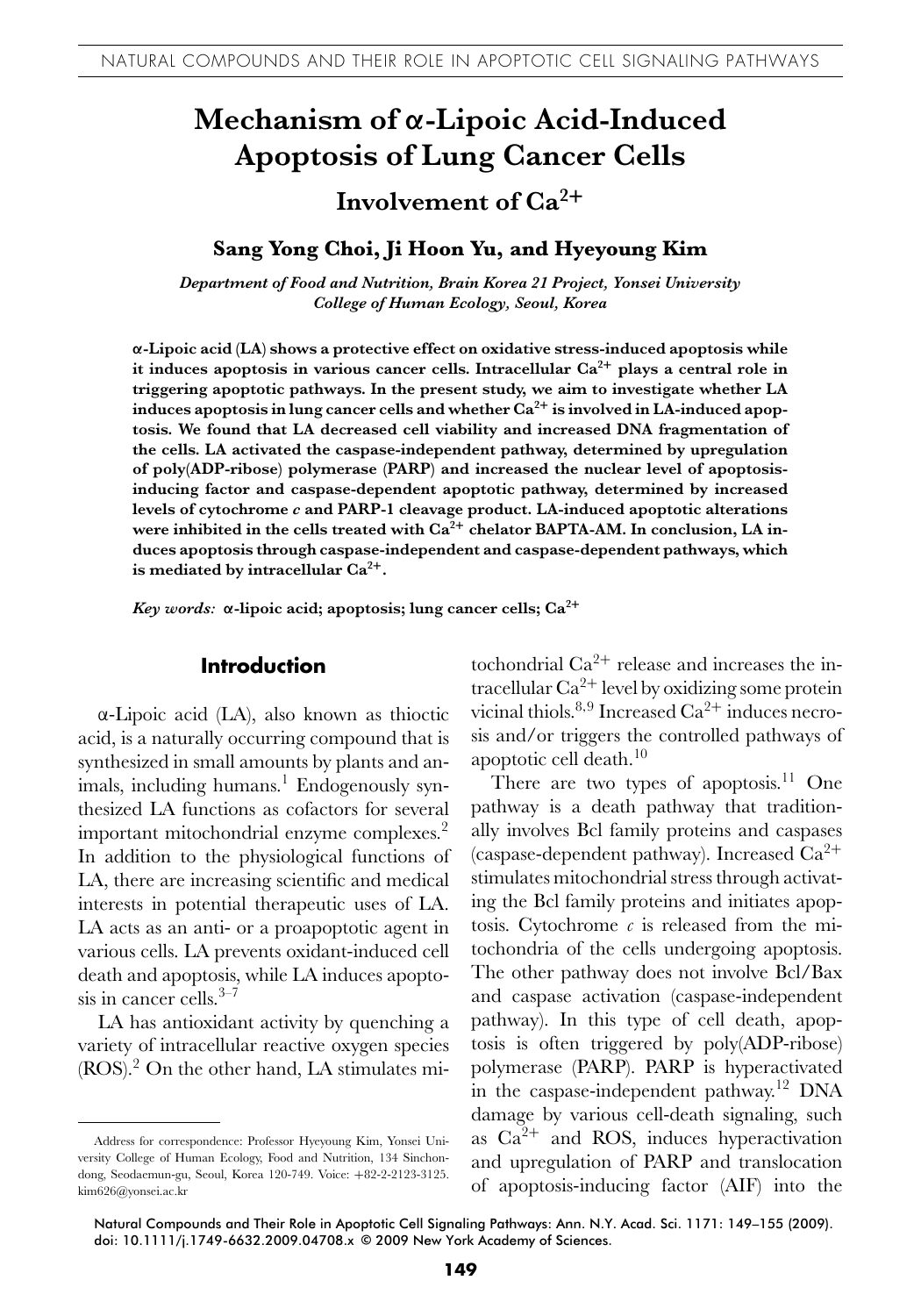We aim to investigate whether LA induces apoptosis in lung cancer cells and whether  $Ca^{2+}$  is involved in LA-induced apoptosis, by determining cell viability, DNA fragmentation, the levels of AIF, PARP, and cytochrome *c* in the cells, using  $Ca^{2+}$  chelator BAPTA-AM. In the present study, A549 cells, a commonly used human lung carcinoma cell line, were employed to elucidate the mechanism of LA-induced apoptosis.

# **Materials and Methods**

A549 cells (human lung carcinoma, ATCC CCL185) were purchased from American Type Culture Collection (Rockville, MD). The cells were grown at 37 $\degree$ C at 5% CO<sub>2</sub> in high-glucose Dulbecco's modified Eagle's medium (GIBCO, Grand Island, NY) supplemented with 10% heat-inactivated fetal bovine serum (Cambrex, Walkersville, MD), and antibiotics (GIBCO). LA and 1,2-bis (2-aminophenoxy) ethane-N, N, N', N' tetraacetic acid tetrakis (acetoxymethyl ester) (BAPTA-AM) were dissolved in ethanol and dimethylsulfoxide, respectively.

For concentration response of LA for cell viability and DNA fragmentation, the cells were treated with LA (0.5, 1 mmol/L) for 24 h. For time response of LA for the levels of AIF, PARP-1, PARP-1 cleavage product, and cytochrome  $c$ , the cells were treated with LA  $(1 \text{ mmol/L})$ for 0, 6, 12, and 24 h. Histone H1 was used for the nuclear control, while actin served as a loading control. To investigate the involvement of  $Ca^{2+}$  on LA-induced apoptosis, the cells were treated with or without BAPTA-AM  $(5, 10 \mu \text{mol/L})$  for 2 h. After removing BAPTA-AM from the medium, the cells were treated with  $LA(1 \text{ mmol/L})$  for 24 h.

Cell viability was determined by the trypan blue exclusion test (0.2% trypan blue). Cells  $(6 \times 10^4)$  were seeded onto a 24-well culture plate and then treated with LA for 24 h. The number of viable cells was counted with a hemocytometer, using 0.2% trypan blue.

DNA fragmentation was determined by mononucleosome- and oligonucleosomebound DNA in the cell lysates, using a sandwich ELISA (cell death detection ELISA plus kit; Roche GmbH, Mannheim, Germany). The relative increase in nucleosomes in the cell lysate, determined at 405 nm, was expressed as an enrichment factor.

For Western blot analysis, whole-cell extracts were prepared for the detection of PARP-1, PARP-1 cleavage product, cytochrome *c*, and actin. Nuclear extracts were prepared for the detection of AIF and histone H1 by the methods previously described.<sup>13</sup> Briefly, the harvested cells were extracted with lysis buffer (10 mmol/L Tris-HCl, pH7.4, 10% NP-40, and protease inhibitor cocktail) and centrifuged. The supernatants were used for whole cell extracts. To prepare nuclear extracts, the cells were extracted in buffer containing 10 mmol/L HEPES, 10 mmol/L KCl, 0.1 mmol/L ethylenediaminetetraacetic acid (EDTA), 1.5 mmol/L  $MgCl<sub>2</sub>$ , 0.2% NP-40, 1 mmol/L dithiothreitol (DTT), and 0.5 mmol/L phenylmethylsulfonylfluoride (PMSF). The nuclear pellet was resuspended on ice in nuclear extraction buffer (20 mmol/L HEPES, 420 mmol/L NaCl, 0.1 mmol/L EDTA,  $1.5$  mmol/L  $MgCl<sub>2</sub>$ ,  $25\%$ glycerol, 1 mmol/L DTT, and 0.5 mmol/L PMSF).

The extracts (50 μg protein/lane) were subjected to 8–10% SDS-PAGE and transferred to nitrocellulose membranes (Amersham Bioscience, Piscataway, NJ) by electroblotting. The membranes were blocked using 5% nonfat dry milk in TBS-T (Tris-buffered saline and 0.2% Tween 20) for 2 h at room temperature. The proteins were detected with antibodies for PARP-1, actin, AIF (Santa Cruz Biotechnology, Santa Cruz, CA), cytochrome *c* (BD Biosciences Pharmingen, San Diego, CA), and histone H1 (Millipore Corporation, Bedford, MA)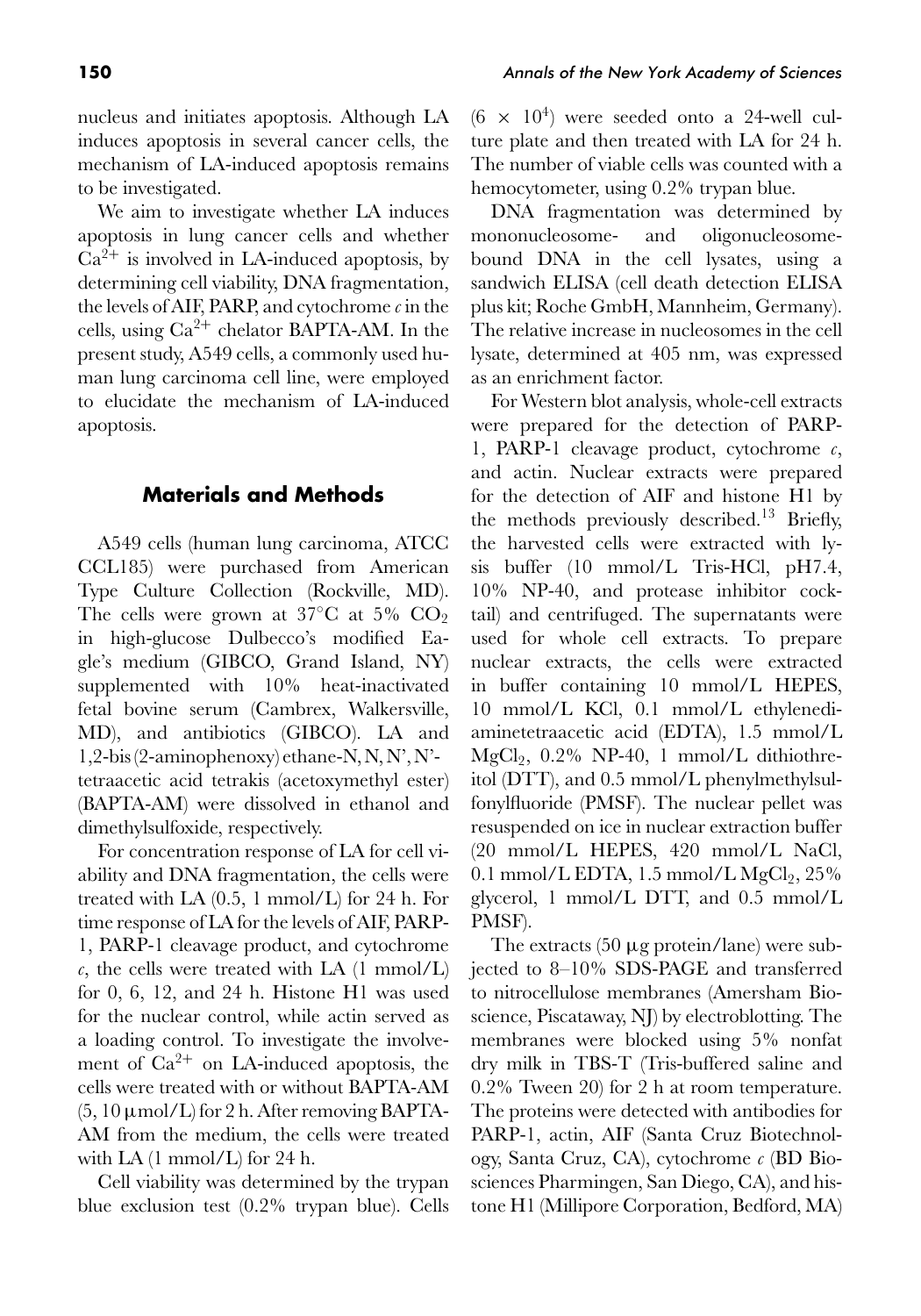

Figure 1. Cell viability, DNA fragmentation, nuclear apoptosis-inducing factor (AIF) level, and levels of poly(ADP-ribose) polymerase (PARP)-1, PARP-1 cleavage product, and cytochrome <sup>c</sup> in α-lipoic acid (LA)-treated A549 cells. (**A**) The cells were treated with LA for 24 h. Viable cell numbers were determined by the trypan blue exclusion assay. Cell viability was expressed as percent cells. (**B**) The cells were treated with LA for 24 h. DNA fragmentation was determined as the content of nucleosome-bound DNA by ELISA. The relative increase in nucleosomes in the cell lysate, determined at 405 nm, was expressed as an enrichment factor. Each bar represents mean  $\pm$  SE of three separate experiments.  $*$ ,  $P < 0.05$  versus none (cells treated without LA). (**C**) AIF in the nucleus was determined by Western blotting. Histone H1 served as a nuclear marker. The cells were treated with LA (1 mmol/L) for indicated time points. (**D**) The levels of PARP-1, PARP-1 cleavage product, and cytochrome <sup>c</sup> in whole-cell extracts were determined in the cells treated with LA (1 mmol/L) for indicated time points. Actin was used for a loading control.

diluted in TBS-T containing 5% dry milk, and incubated at 4◦C for 16 h. After washing with TBS-T, primary antibodies were detected using horseradish peroxidase-conjugated secondary antibodies and visualized by the electrogenerated chemiluminescent (ECL) detection system (Santa Cruz Biotechnology), according to the manufacturer's instructions.

The statistical differences were determined using one-way ANOVA by the Newman–Keuls test. All values were expressed as means  $\pm$  SE of three separate experiments.  $P < 0.05$  was considered statistically significant.

#### **Results**

To investigate the effect of LA on apoptosis, viable cell numbers and DNA fragmentation were determined in the cells treated with LA (0.5 or 1 mmol/L) for 24 h (Fig. 1A, B). LA induced a decrease in cell viability dose dependently. LA-induced DNA fragmentation was evident in the cells treated with 1 mmol/L of LA. As shown in Figure 1C, the nuclear level of AIF was increased by LA (1 mmol/L) time dependently, while histone H1, a nuclear control, was not changed by LA. LA increased the level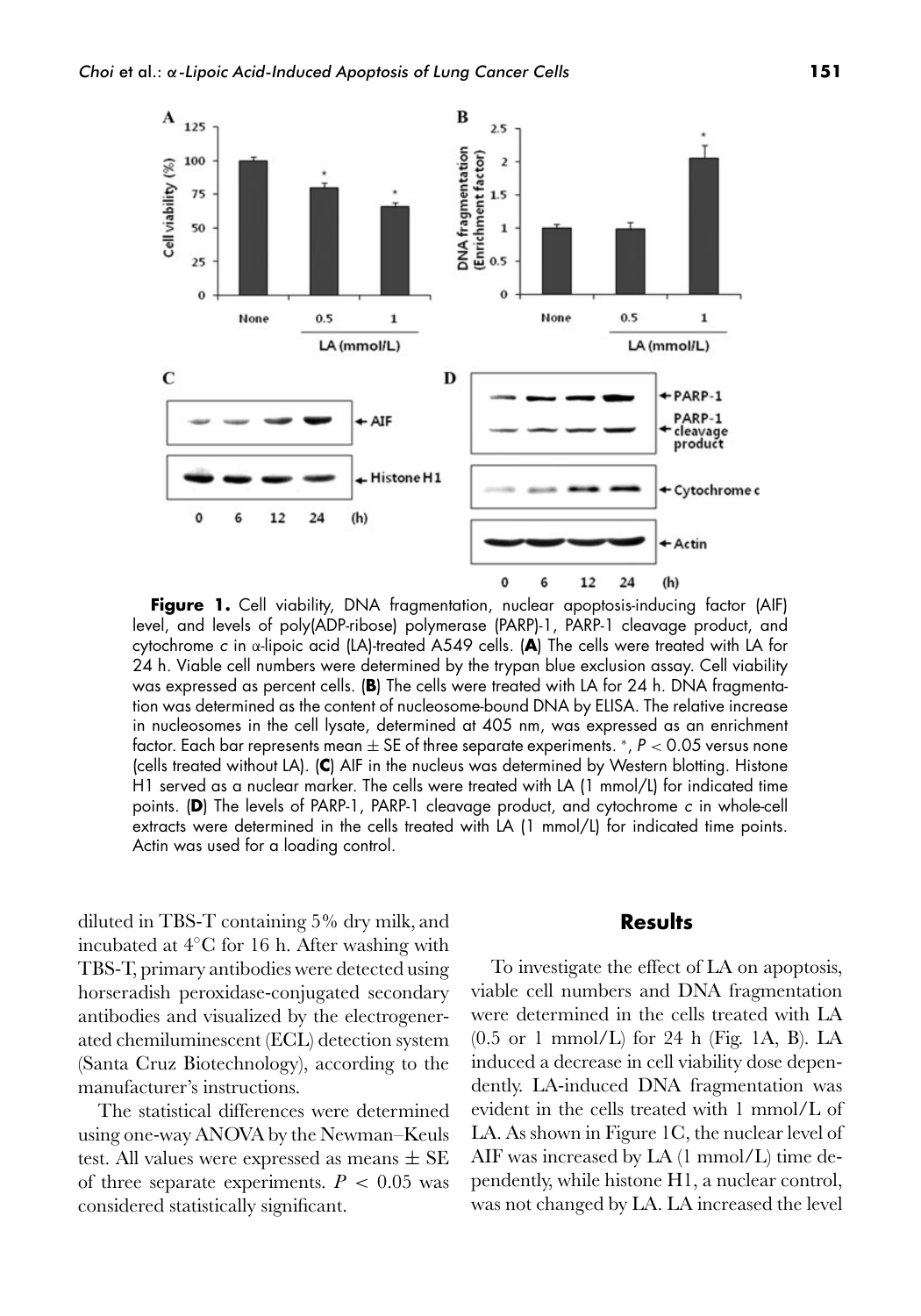of PARP-1 and PARP-1 cleavage product in a time-dependent manner (Fig. 1D). These phenomena were in parallel with the increase in the cytochrome *c* level in the cells treated with LA  $(1 \text{ mmol/L}).$ 

For the study on possible involvement of  $Ca<sup>2+</sup>$  on LA-induced apoptosis, the cells were pretreated with BAPTA-AM  $(5, 10 \mu \text{mol/L})$ for 2 h and treated with LA (1 mmol/L) for a further 24 h (Fig. 2). DNA fragmentation and protein levels of AIF, PARP-1, PARP-1 cleavage product, and cytochrome *c* were determined in the cells treated with or without BAPTA-AM and cultured with or without LA. LA-induced DNA fragmentation of the cells was significantly inhibited by 10 μmol/L of BAPTA-AM (Fig. 2A). BAPTA-AM inhibited not only PARP-1 induction but also PARP-1 cleavage caused by LA (1 mmol/L) (Fig. 2C). AIF levels in nuclear extracts and cytochrome *c* levels in whole-cell extracts were increased by LA and were inhibited by BAPTA-AM (5, 10 μmol/L) (Fig. 2B, C).

# **Discussion**

In the present study, we showed that LA induced DNA fragmentation and cell death by inducing PARP-1 expression and translocation of AIF into the nucleus. PARP-1 mediates the release of AIF.<sup>12</sup> AIF directly binds DNA and induces large-scale DNA fragmentation.14*,*<sup>15</sup> Therefore, LA induces apoptosis via the caspase-independent pathway. On the other hand, LA increased levels of both cytochrome *c* and PARP-1 cleavage product, which demonstrates that the caspasedependent pathway is also involved in LAinduced apoptosis.

In the caspase-independent apoptotic pathway, Bcl/Bax and caspase are not required.<sup>11</sup> Mitochondria release proapoptotic proteins by a distinct mechanism that does not require caspase activation. A key molecule in this type of cell death is PARP-1, which mediates the release of AIF.<sup>12</sup> PARP-1 is an abundant nuclear protein that is involved in the DNA base excision-repair system. In response to DNA damage, PARP-1 activity and expression rapidly increased, resulting in NAD<sup>+</sup> and ATP depletion and cell death. Therefore, PARP-1 activation might be a key factor that regulates the fate of the cells to either die or survive following DNA damage.16*,*<sup>17</sup>

Present results showed that LA increased PARP-1 expression, which was inhibited by a  $Ca^{2+}$  chelator (BAPTA-AM). The results clearly demonstrate the involvement of  $Ca^{2+}$ on LA-induced PARP-1 expression of lung cancer cells. LA was previously shown to stimulate mitochondrial  $Ca^{2+}$  release, presumably by oxidizing some protein vicinal thiols.<sup>9</sup> Inositol 1,4,5,-triphosphate  $(\text{IP}_3)$ -dependent  $\text{Ca}^{2+}$ mobilization induced PARP-1 activation in brain cortical neurons in the absence of DNA breaks.<sup>18</sup> Other studies showed that  $Ca^{2+}$  mediated ROS-induced DNA damage, PARP-1 activation, and cell death.<sup>19</sup>*,*<sup>20</sup> In our previous study, LA induced ROS production and apoptosis in lung cancer cells (data not shown). Therefore, further studies should be performed to investigate the relation between  $Ca^{2+}$  and ROS in the LA-induced apoptotic mechanism of lung cancer cells.

AIF is a key mediator of cell death downstream of PARP-1 activation because PARP-1 stimulates translocation of AIF into the nucleus.16*,*17*,*<sup>21</sup> In response to apoptotic stimuli, AIF is released from the mitochondria and translocates into the nucleus. It becomes an active executioner of the cells.<sup>11</sup> LA-induced PARP-1 expression may accelerate release of AIF from mitochondria and subsequent nuclear translocation. AIF localized in the nucleus initiates chromatin condensation and large-scale (50 kb) DNA fragmentation. Consequently, AIF plays a central role in the regulation of the caspase-independent apoptotic pathway.<sup>11</sup>

The cytochrome *c*-mediated caspase activation pathway is well established.<sup>22</sup> Upon sensing a variety of apoptotic stimuli, cytochrome *c* is released from mitochondria and triggers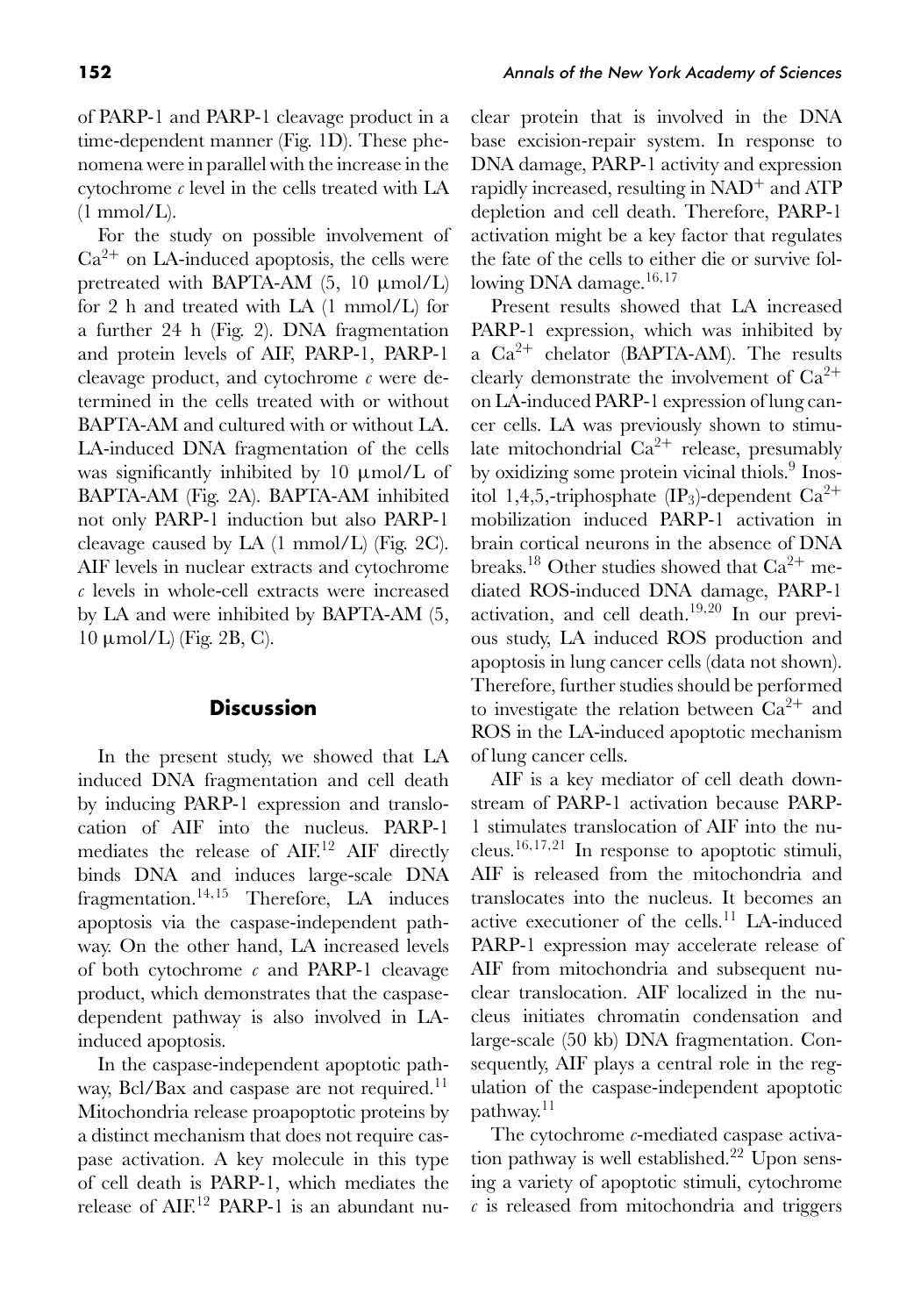

**Figure 2.** DNA fragmentation, nuclear AIF level, and levels of PARP-1, PARP-1 cleavage product, and cytochrome <sup>c</sup> in A549 cells treated with or without BAPTA-AM and cultured in the presence of LA. (**A**) The cells were pretreated with BAPTA-AM for 2 h. After removing BAPTA-AM from the medium, cells were treated with LA (1 mmol/L) for a further 24 h. Each bar represents mean  $\pm$  SE of three separate experiments.  $*$ ,  $P$  < 0.05 versus none (cells treated without LA);  $\dagger$ ,  $P < 0.05$  versus control (cells treated with LA without BAPTA-AM). (**B**) AIF in the nucleus was determined by Western blotting. Histone H1 served as a nuclear marker. The cells were pretreated with BAPTA-AM  $(5, 10 \mu \text{mol/L})$  for 2 h and then treated with LA (1 mmol/L) for 24 h after removing BAPTA-AM from the medium. (**C**) The levels of PARP-1, PARP-1 cleavage product, and cytochrome <sup>c</sup> in whole-cell extracts were determined in the cells pretreated with BAPTA-AM (5, 10  $\mu$ mol/L) for 2 h and treated with LA (1 mmol/L) for a further 24 h. Actin was used as a loading control.

formation of the apoptosome. The apoptosome subsequently forms an active holoenzyme with procaspase-9 and activates downstream executioner caspases, such as caspase-3, which eventually lead to programmed cell death.<sup>22</sup> Activated caspase-3 then cleaves whole PARP-1 to prevent energy depletion and subsequent necrotic cell death.<sup>23</sup> Therefore, PARP-1 cleavage product is used as an activated caspase-3 marker. In the present study, LA increased the expression of cytochrome *c* and PARP-1 cleavage products, indicating that the caspase-dependent pathway is activated in LAinduced apoptosis of A549 cells. LA stimulates

mitochondrial  $Ca^{2+}$  release.<sup>8</sup> Elevating intracellular  $Ca^{2+}$  concentration encourages mitochondrial membrane potential transition that releases cytochrome *c* from mitochondria to cytosol and triggers  $Ca^{2+}$ -modulated apoptosis.<sup>10</sup> Accumulating evidence supports the present results showing that  $Ca^{2+}$  chelator inhibited LAinduced cytochrome *c* and PARP-1 cleavage products in lung cancer cells. In addition, lung cancer A549 cells are non-small-cell lung cancer cells, which are resistant to chemotherapyinduced apoptosis. $24$  Therefore, LA may be beneficial for the treatment of lung cancer patients who show chemotherapy resistance.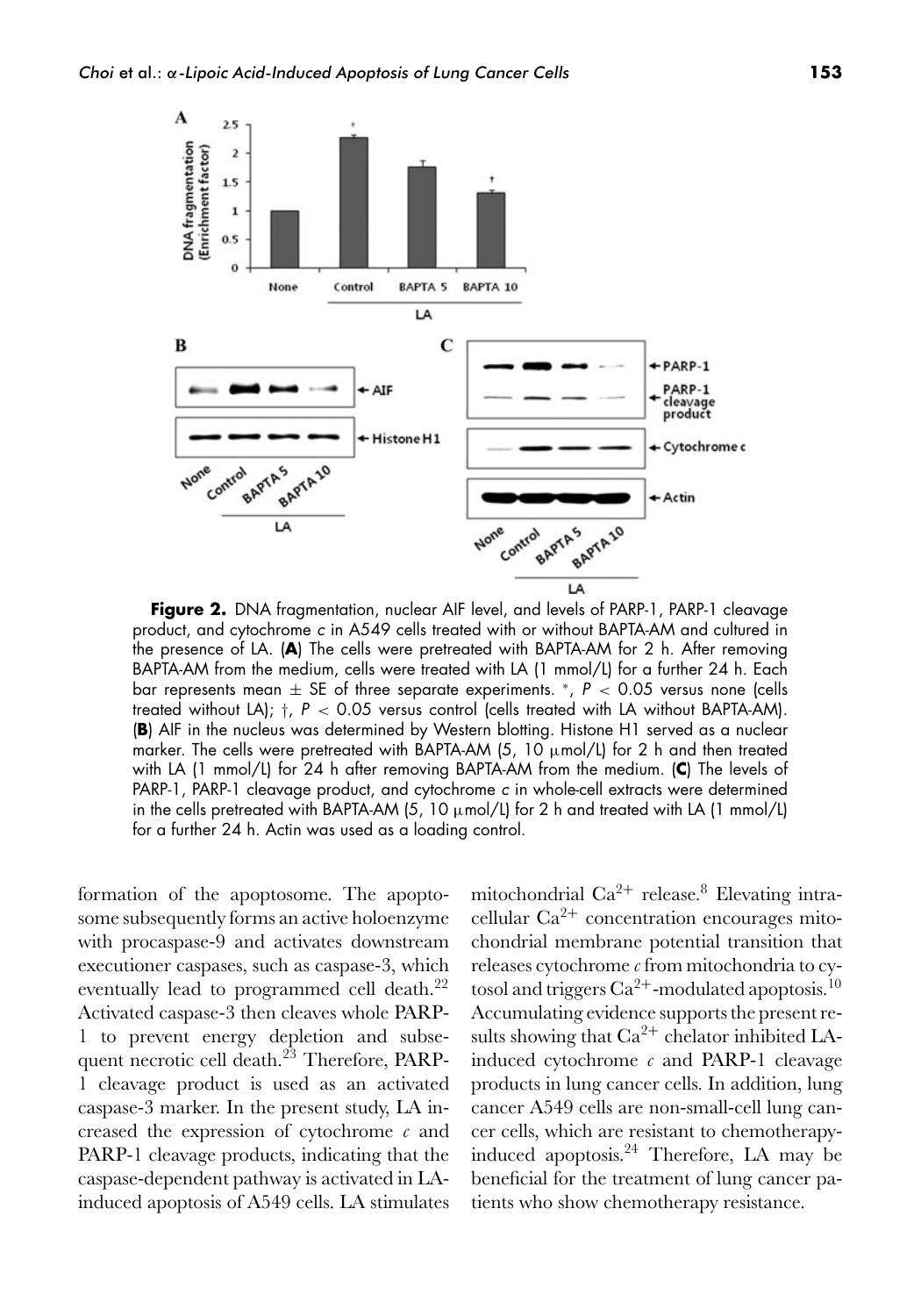In the present study, we demonstrate that LA induces apoptosis through the caspaseindependent pathway (nuclear translocation of AIF and PARP-1 induction) and caspasedependent pathway (cytochrome *c* release and PARP-1 cleavage), which is mediated by intracellular  $Ca^{2+}$ .

#### **Acknowledgments**

This study was supported by the Korea Science and Engineering Foundation (KOSEF) grant funded by the Korea Government (MOST) (R11-2007-040-01002-0) to H.K. The authors are grateful to the Brain Korea 21 Project for Functional Foods and Nutrigenomics, College of Human Ecology, Yonsei University.

#### **Conflicts of Interest**

The authors declare no conflicts of interest.

# **References**

- 1. [Reed, L.J. 2001. A trail of research from lipoic acid](https://www.researchgate.net/publication/11865905_A_Trail_of_Research_from_Lipoic_Acid_to_-Keto_Acid_Dehydrogenase_Complexes?el=1_x_8&enrichId=rgreq-92d1d9bdc418b867fcf446a6eacfff28-XXX&enrichSource=Y292ZXJQYWdlOzI2NzgyNTE0O0FTOjk5NzYzNjg0OTA0OTY3QDE0MDA3OTY5MjUzODM=) [to alpha-keto acid dehydrogenase complexes.](https://www.researchgate.net/publication/11865905_A_Trail_of_Research_from_Lipoic_Acid_to_-Keto_Acid_Dehydrogenase_Complexes?el=1_x_8&enrichId=rgreq-92d1d9bdc418b867fcf446a6eacfff28-XXX&enrichSource=Y292ZXJQYWdlOzI2NzgyNTE0O0FTOjk5NzYzNjg0OTA0OTY3QDE0MDA3OTY5MjUzODM=) *J. Biol. Chem.* **276:** [38329–38336.](https://www.researchgate.net/publication/11865905_A_Trail_of_Research_from_Lipoic_Acid_to_-Keto_Acid_Dehydrogenase_Complexes?el=1_x_8&enrichId=rgreq-92d1d9bdc418b867fcf446a6eacfff28-XXX&enrichSource=Y292ZXJQYWdlOzI2NzgyNTE0O0FTOjk5NzYzNjg0OTA0OTY3QDE0MDA3OTY5MjUzODM=)
- 2. [Bilska, A. & L. Wlodek. 2005. Lipoic acid the drug](https://www.researchgate.net/publication/7538056_Lipoic_acid_-_The_drug_of_the_future?el=1_x_8&enrichId=rgreq-92d1d9bdc418b867fcf446a6eacfff28-XXX&enrichSource=Y292ZXJQYWdlOzI2NzgyNTE0O0FTOjk5NzYzNjg0OTA0OTY3QDE0MDA3OTY5MjUzODM=) of the future? *[Pharmacol. Rep.](https://www.researchgate.net/publication/7538056_Lipoic_acid_-_The_drug_of_the_future?el=1_x_8&enrichId=rgreq-92d1d9bdc418b867fcf446a6eacfff28-XXX&enrichSource=Y292ZXJQYWdlOzI2NzgyNTE0O0FTOjk5NzYzNjg0OTA0OTY3QDE0MDA3OTY5MjUzODM=)* **57:** 570–577.
- 3. [Simbula, G., A. Columbano, G.M. Ledda-](https://www.researchgate.net/publication/246931904_Increased_ROS_generation_and_p53_activation_in_alpha-lipoic_acid-induced_apoptosis_of_hepatoma_cells_Apoptosis?el=1_x_8&enrichId=rgreq-92d1d9bdc418b867fcf446a6eacfff28-XXX&enrichSource=Y292ZXJQYWdlOzI2NzgyNTE0O0FTOjk5NzYzNjg0OTA0OTY3QDE0MDA3OTY5MjUzODM=)Columbano, *et al*[. 2007. Increased ROS genera](https://www.researchgate.net/publication/246931904_Increased_ROS_generation_and_p53_activation_in_alpha-lipoic_acid-induced_apoptosis_of_hepatoma_cells_Apoptosis?el=1_x_8&enrichId=rgreq-92d1d9bdc418b867fcf446a6eacfff28-XXX&enrichSource=Y292ZXJQYWdlOzI2NzgyNTE0O0FTOjk5NzYzNjg0OTA0OTY3QDE0MDA3OTY5MjUzODM=)[tion and p53 activation in alpha-lipoic acid-induced](https://www.researchgate.net/publication/246931904_Increased_ROS_generation_and_p53_activation_in_alpha-lipoic_acid-induced_apoptosis_of_hepatoma_cells_Apoptosis?el=1_x_8&enrichId=rgreq-92d1d9bdc418b867fcf446a6eacfff28-XXX&enrichSource=Y292ZXJQYWdlOzI2NzgyNTE0O0FTOjk5NzYzNjg0OTA0OTY3QDE0MDA3OTY5MjUzODM=) [apoptosis of hepatoma cells.](https://www.researchgate.net/publication/246931904_Increased_ROS_generation_and_p53_activation_in_alpha-lipoic_acid-induced_apoptosis_of_hepatoma_cells_Apoptosis?el=1_x_8&enrichId=rgreq-92d1d9bdc418b867fcf446a6eacfff28-XXX&enrichSource=Y292ZXJQYWdlOzI2NzgyNTE0O0FTOjk5NzYzNjg0OTA0OTY3QDE0MDA3OTY5MjUzODM=) *Apoptosis* **12:** 113–123.
- 4. Moungjaroen, J., U. Nimmannit, P.S. Callery, *et al*. 2006. Reactive oxygen species mediate caspase activation and apoptosis induced by lipoic acid in human lung epithelial cancer cells through Bcl-2 downregulation. *J. Pharmacol. Exp. Ther.* **319:** 1062–1069.
- 5. Zheng, Y., H. Yamaguchi, C. Tian, *et al*. 2005. Arsenic trioxide  $(As(2)O(3))$  induces apoptosis through activation of Bax in hematopoietic cells. *Oncogene* **24:** 3339–3347.
- 6. [Singh, L.P., D.W. Cheng, R. Kowluru,](https://www.researchgate.net/publication/6895447_Hexosamine_induction_of_oxidative_stress_hypertrophy_and_laminin_expression_in_renal_mesangial_cells_Effect_of_the_anti-oxidant_a-lipoic_acid?el=1_x_8&enrichId=rgreq-92d1d9bdc418b867fcf446a6eacfff28-XXX&enrichSource=Y292ZXJQYWdlOzI2NzgyNTE0O0FTOjk5NzYzNjg0OTA0OTY3QDE0MDA3OTY5MjUzODM=) *et al*. 2007. [Hexosamine induction of oxidative stress, hyper](https://www.researchgate.net/publication/6895447_Hexosamine_induction_of_oxidative_stress_hypertrophy_and_laminin_expression_in_renal_mesangial_cells_Effect_of_the_anti-oxidant_a-lipoic_acid?el=1_x_8&enrichId=rgreq-92d1d9bdc418b867fcf446a6eacfff28-XXX&enrichSource=Y292ZXJQYWdlOzI2NzgyNTE0O0FTOjk5NzYzNjg0OTA0OTY3QDE0MDA3OTY5MjUzODM=)[trophy and laminin expression in renal mesangial](https://www.researchgate.net/publication/6895447_Hexosamine_induction_of_oxidative_stress_hypertrophy_and_laminin_expression_in_renal_mesangial_cells_Effect_of_the_anti-oxidant_a-lipoic_acid?el=1_x_8&enrichId=rgreq-92d1d9bdc418b867fcf446a6eacfff28-XXX&enrichSource=Y292ZXJQYWdlOzI2NzgyNTE0O0FTOjk5NzYzNjg0OTA0OTY3QDE0MDA3OTY5MjUzODM=) [cells: effect of the anti-oxidant alpha-lipoic acid.](https://www.researchgate.net/publication/6895447_Hexosamine_induction_of_oxidative_stress_hypertrophy_and_laminin_expression_in_renal_mesangial_cells_Effect_of_the_anti-oxidant_a-lipoic_acid?el=1_x_8&enrichId=rgreq-92d1d9bdc418b867fcf446a6eacfff28-XXX&enrichSource=Y292ZXJQYWdlOzI2NzgyNTE0O0FTOjk5NzYzNjg0OTA0OTY3QDE0MDA3OTY5MjUzODM=) *Cell. [Biochem. Funct.](https://www.researchgate.net/publication/6895447_Hexosamine_induction_of_oxidative_stress_hypertrophy_and_laminin_expression_in_renal_mesangial_cells_Effect_of_the_anti-oxidant_a-lipoic_acid?el=1_x_8&enrichId=rgreq-92d1d9bdc418b867fcf446a6eacfff28-XXX&enrichSource=Y292ZXJQYWdlOzI2NzgyNTE0O0FTOjk5NzYzNjg0OTA0OTY3QDE0MDA3OTY5MjUzODM=)* **25:** 537–550.
- 7. Abdul, H.M. & D.A. Butterfield. 2007. Involvement of PI3K/PKG/ERK1/2 signaling pathways in cor-

tical neurons to trigger protection by cotreatment of acetyl-L-carnitine and alpha-lipoic acid against HNE-mediated oxidative stress and neurotoxicity: implications for Alzheimer's disease. *Free Radic. Biol. Med.* **42:** 371–384.

- 8. Schweizer, M. & C. Richter. 1996. Stimulation of Ca2+ release from rat liver mitochondria by the dithiol reagent alpha-lipoic acid. *Biochem. Pharmacol.* **52:** 1815–1820.
- 9. Moini, H., L. Packer & N.E. Saris. 2002. Antioxidant and prooxidant activities of alpha-lipoic acid and dihydrolipoic acid. *Toxicol. Appl. Pharmacol.* **182:** 84–90.
- 10. [Giacomello, M., I. Drago, P. Pizzo,](https://www.researchgate.net/publication/6397931_Mitochondrial_Ca2_as_a_key_regulator_of_cell_life_and_death_Cell_Death_Differ?el=1_x_8&enrichId=rgreq-92d1d9bdc418b867fcf446a6eacfff28-XXX&enrichSource=Y292ZXJQYWdlOzI2NzgyNTE0O0FTOjk5NzYzNjg0OTA0OTY3QDE0MDA3OTY5MjUzODM=) *et al*. 2007. Mitochondrial Ca2+ [as a key regulator of cell life and](https://www.researchgate.net/publication/6397931_Mitochondrial_Ca2_as_a_key_regulator_of_cell_life_and_death_Cell_Death_Differ?el=1_x_8&enrichId=rgreq-92d1d9bdc418b867fcf446a6eacfff28-XXX&enrichSource=Y292ZXJQYWdlOzI2NzgyNTE0O0FTOjk5NzYzNjg0OTA0OTY3QDE0MDA3OTY5MjUzODM=) death. *[Cell Death Differ.](https://www.researchgate.net/publication/6397931_Mitochondrial_Ca2_as_a_key_regulator_of_cell_life_and_death_Cell_Death_Differ?el=1_x_8&enrichId=rgreq-92d1d9bdc418b867fcf446a6eacfff28-XXX&enrichSource=Y292ZXJQYWdlOzI2NzgyNTE0O0FTOjk5NzYzNjg0OTA0OTY3QDE0MDA3OTY5MjUzODM=)* **14:** 1267–1274.
- 11. Cregan, S.P., V.L. Dawson & R.S. Slack. 2004. Role of AIF in caspase-dependent and caspaseindependent cell death. *Oncogene* **23:** 2785–2796.
- 12. Yu, S.W., H. Wang, M.F. Poitras, *et al.* 2002. Mediation of poly(ADP-ribose) polymerase-1-dependent cell death by apoptosis-inducing factor. *Science* **297:** 259–263.
- 13. [Song, J.Y., J.W. Lim, H. Kim,](https://www.researchgate.net/publication/10657349_Oxidative_Stress_Induces_Nuclear_Loss_of_DNA_Repair_Proteins_Ku70_and_Ku80_and_Apoptosis_in_Pancreatic_Acinar_AR42J_Cells?el=1_x_8&enrichId=rgreq-92d1d9bdc418b867fcf446a6eacfff28-XXX&enrichSource=Y292ZXJQYWdlOzI2NzgyNTE0O0FTOjk5NzYzNjg0OTA0OTY3QDE0MDA3OTY5MjUzODM=) *et al*. 2003. Oxidative [stress induces nuclear loss of DNA repair proteins](https://www.researchgate.net/publication/10657349_Oxidative_Stress_Induces_Nuclear_Loss_of_DNA_Repair_Proteins_Ku70_and_Ku80_and_Apoptosis_in_Pancreatic_Acinar_AR42J_Cells?el=1_x_8&enrichId=rgreq-92d1d9bdc418b867fcf446a6eacfff28-XXX&enrichSource=Y292ZXJQYWdlOzI2NzgyNTE0O0FTOjk5NzYzNjg0OTA0OTY3QDE0MDA3OTY5MjUzODM=) [Ku70 and Ku80 and apoptosis in pancreatic acinar](https://www.researchgate.net/publication/10657349_Oxidative_Stress_Induces_Nuclear_Loss_of_DNA_Repair_Proteins_Ku70_and_Ku80_and_Apoptosis_in_Pancreatic_Acinar_AR42J_Cells?el=1_x_8&enrichId=rgreq-92d1d9bdc418b867fcf446a6eacfff28-XXX&enrichSource=Y292ZXJQYWdlOzI2NzgyNTE0O0FTOjk5NzYzNjg0OTA0OTY3QDE0MDA3OTY5MjUzODM=) AR42J cells. *J. Biol. Chem.* **278:** [36676–36687.](https://www.researchgate.net/publication/10657349_Oxidative_Stress_Induces_Nuclear_Loss_of_DNA_Repair_Proteins_Ku70_and_Ku80_and_Apoptosis_in_Pancreatic_Acinar_AR42J_Cells?el=1_x_8&enrichId=rgreq-92d1d9bdc418b867fcf446a6eacfff28-XXX&enrichSource=Y292ZXJQYWdlOzI2NzgyNTE0O0FTOjk5NzYzNjg0OTA0OTY3QDE0MDA3OTY5MjUzODM=)
- 14. Lipton, S.A. & E. Bossy-Wetzel. 2002. Dueling activities of AIF in cell death versus survival: DNA binding and redox activity. *Cell* **111:** 147–150.
- 15. [Otera, H., S. Ohsakaya, Z. Nagaura,](https://www.researchgate.net/publication/7958932_Otera_H_Ohsakaya_S_Nagaura_Z_Ishihara_N_Mihara_KExport_of_mitochondrial_AIF_in_response_to_proapoptotic_stimuli_depends_on_processing_at_the_intermembrane_space_EMBO_J_241375-1386?el=1_x_8&enrichId=rgreq-92d1d9bdc418b867fcf446a6eacfff28-XXX&enrichSource=Y292ZXJQYWdlOzI2NzgyNTE0O0FTOjk5NzYzNjg0OTA0OTY3QDE0MDA3OTY5MjUzODM=) *et al*. 2005. Ex[port of mitochondrial AIF in response to proapop](https://www.researchgate.net/publication/7958932_Otera_H_Ohsakaya_S_Nagaura_Z_Ishihara_N_Mihara_KExport_of_mitochondrial_AIF_in_response_to_proapoptotic_stimuli_depends_on_processing_at_the_intermembrane_space_EMBO_J_241375-1386?el=1_x_8&enrichId=rgreq-92d1d9bdc418b867fcf446a6eacfff28-XXX&enrichSource=Y292ZXJQYWdlOzI2NzgyNTE0O0FTOjk5NzYzNjg0OTA0OTY3QDE0MDA3OTY5MjUzODM=)[totic stimuli depends on processing at the intermem](https://www.researchgate.net/publication/7958932_Otera_H_Ohsakaya_S_Nagaura_Z_Ishihara_N_Mihara_KExport_of_mitochondrial_AIF_in_response_to_proapoptotic_stimuli_depends_on_processing_at_the_intermembrane_space_EMBO_J_241375-1386?el=1_x_8&enrichId=rgreq-92d1d9bdc418b867fcf446a6eacfff28-XXX&enrichSource=Y292ZXJQYWdlOzI2NzgyNTE0O0FTOjk5NzYzNjg0OTA0OTY3QDE0MDA3OTY5MjUzODM=)[brane space.](https://www.researchgate.net/publication/7958932_Otera_H_Ohsakaya_S_Nagaura_Z_Ishihara_N_Mihara_KExport_of_mitochondrial_AIF_in_response_to_proapoptotic_stimuli_depends_on_processing_at_the_intermembrane_space_EMBO_J_241375-1386?el=1_x_8&enrichId=rgreq-92d1d9bdc418b867fcf446a6eacfff28-XXX&enrichSource=Y292ZXJQYWdlOzI2NzgyNTE0O0FTOjk5NzYzNjg0OTA0OTY3QDE0MDA3OTY5MjUzODM=) *EMBO J.* **24:** 1375–1386.
- 16. Hong, S.J., T.M. Dawson & V.L. Dawson. 2004. Nuclear and mitochondrial conversations in cell death: PARP-1 and AIF signaling. *Trends Pharmacol. Sci.* **25:** 259–264.
- 17. [Li, G.Y. & N.N. Osborne. 2008. Oxidative-induced](https://www.researchgate.net/publication/5794092_Oxidative-induced_apoptosis_to_an_immortalized_ganglion_cell_line_is_caspase_independent_but_involves_the_activation_of_polyADP-ribosepolymerase_and_apoptosis-inducing_factor?el=1_x_8&enrichId=rgreq-92d1d9bdc418b867fcf446a6eacfff28-XXX&enrichSource=Y292ZXJQYWdlOzI2NzgyNTE0O0FTOjk5NzYzNjg0OTA0OTY3QDE0MDA3OTY5MjUzODM=) [apoptosis to an immortalized ganglion cell line is](https://www.researchgate.net/publication/5794092_Oxidative-induced_apoptosis_to_an_immortalized_ganglion_cell_line_is_caspase_independent_but_involves_the_activation_of_polyADP-ribosepolymerase_and_apoptosis-inducing_factor?el=1_x_8&enrichId=rgreq-92d1d9bdc418b867fcf446a6eacfff28-XXX&enrichSource=Y292ZXJQYWdlOzI2NzgyNTE0O0FTOjk5NzYzNjg0OTA0OTY3QDE0MDA3OTY5MjUzODM=) [caspase independent but involves the activation of](https://www.researchgate.net/publication/5794092_Oxidative-induced_apoptosis_to_an_immortalized_ganglion_cell_line_is_caspase_independent_but_involves_the_activation_of_polyADP-ribosepolymerase_and_apoptosis-inducing_factor?el=1_x_8&enrichId=rgreq-92d1d9bdc418b867fcf446a6eacfff28-XXX&enrichSource=Y292ZXJQYWdlOzI2NzgyNTE0O0FTOjk5NzYzNjg0OTA0OTY3QDE0MDA3OTY5MjUzODM=) [poly\(ADP-ribose\)polymerase and apoptosis-inducing](https://www.researchgate.net/publication/5794092_Oxidative-induced_apoptosis_to_an_immortalized_ganglion_cell_line_is_caspase_independent_but_involves_the_activation_of_polyADP-ribosepolymerase_and_apoptosis-inducing_factor?el=1_x_8&enrichId=rgreq-92d1d9bdc418b867fcf446a6eacfff28-XXX&enrichSource=Y292ZXJQYWdlOzI2NzgyNTE0O0FTOjk5NzYzNjg0OTA0OTY3QDE0MDA3OTY5MjUzODM=) factor. *[Brain Res.](https://www.researchgate.net/publication/5794092_Oxidative-induced_apoptosis_to_an_immortalized_ganglion_cell_line_is_caspase_independent_but_involves_the_activation_of_polyADP-ribosepolymerase_and_apoptosis-inducing_factor?el=1_x_8&enrichId=rgreq-92d1d9bdc418b867fcf446a6eacfff28-XXX&enrichSource=Y292ZXJQYWdlOzI2NzgyNTE0O0FTOjk5NzYzNjg0OTA0OTY3QDE0MDA3OTY5MjUzODM=)* **1188:** 35–43.
- 18. Homburg, S., L. Visochek, N. Moran, *et al*. 2000. A fast signal-induced activation of poly(ADP-ribose) polymerase: a novel downstream target of phospholipase c. *J. Cell Biol.* **150:** 293–307.
- 19. [Barbouti, A., P.T. Doulias, B.Z. Zhu,](https://www.researchgate.net/publication/11847107_Intracellular_iron_but_not_copper_plays_a_critical_role_in_hydrogen_peroxide-induced_DNA_Damage?el=1_x_8&enrichId=rgreq-92d1d9bdc418b867fcf446a6eacfff28-XXX&enrichSource=Y292ZXJQYWdlOzI2NzgyNTE0O0FTOjk5NzYzNjg0OTA0OTY3QDE0MDA3OTY5MjUzODM=) *et al*. 2001. In[tracellular iron, but not copper, plays a critical role in](https://www.researchgate.net/publication/11847107_Intracellular_iron_but_not_copper_plays_a_critical_role_in_hydrogen_peroxide-induced_DNA_Damage?el=1_x_8&enrichId=rgreq-92d1d9bdc418b867fcf446a6eacfff28-XXX&enrichSource=Y292ZXJQYWdlOzI2NzgyNTE0O0FTOjk5NzYzNjg0OTA0OTY3QDE0MDA3OTY5MjUzODM=) [hydrogen peroxide-induced DNA damage.](https://www.researchgate.net/publication/11847107_Intracellular_iron_but_not_copper_plays_a_critical_role_in_hydrogen_peroxide-induced_DNA_Damage?el=1_x_8&enrichId=rgreq-92d1d9bdc418b867fcf446a6eacfff28-XXX&enrichSource=Y292ZXJQYWdlOzI2NzgyNTE0O0FTOjk5NzYzNjg0OTA0OTY3QDE0MDA3OTY5MjUzODM=) *Free Radic. [Biol. Med.](https://www.researchgate.net/publication/11847107_Intracellular_iron_but_not_copper_plays_a_critical_role_in_hydrogen_peroxide-induced_DNA_Damage?el=1_x_8&enrichId=rgreq-92d1d9bdc418b867fcf446a6eacfff28-XXX&enrichSource=Y292ZXJQYWdlOzI2NzgyNTE0O0FTOjk5NzYzNjg0OTA0OTY3QDE0MDA3OTY5MjUzODM=)* **31:** 490–498.
- 20. [Bentle, M.S., K.E. Reinicke, E.A. Bey,](https://www.researchgate.net/publication/6866945_Calcium-dependent_Modulation_of_PolyADP-ribose_Polymerase-1_Alters_Cellular_Metabolism_and_DNA_Repair?el=1_x_8&enrichId=rgreq-92d1d9bdc418b867fcf446a6eacfff28-XXX&enrichSource=Y292ZXJQYWdlOzI2NzgyNTE0O0FTOjk5NzYzNjg0OTA0OTY3QDE0MDA3OTY5MjUzODM=) *et al*. 2006. [Calcium-dependent modulation of poly\(ADP-ribose\)](https://www.researchgate.net/publication/6866945_Calcium-dependent_Modulation_of_PolyADP-ribose_Polymerase-1_Alters_Cellular_Metabolism_and_DNA_Repair?el=1_x_8&enrichId=rgreq-92d1d9bdc418b867fcf446a6eacfff28-XXX&enrichSource=Y292ZXJQYWdlOzI2NzgyNTE0O0FTOjk5NzYzNjg0OTA0OTY3QDE0MDA3OTY5MjUzODM=) [polymerase-1 alters cellular metabolism and DNA](https://www.researchgate.net/publication/6866945_Calcium-dependent_Modulation_of_PolyADP-ribose_Polymerase-1_Alters_Cellular_Metabolism_and_DNA_Repair?el=1_x_8&enrichId=rgreq-92d1d9bdc418b867fcf446a6eacfff28-XXX&enrichSource=Y292ZXJQYWdlOzI2NzgyNTE0O0FTOjk5NzYzNjg0OTA0OTY3QDE0MDA3OTY5MjUzODM=) repair. *J Biol. Chem.* **281:** [33684–33696.](https://www.researchgate.net/publication/6866945_Calcium-dependent_Modulation_of_PolyADP-ribose_Polymerase-1_Alters_Cellular_Metabolism_and_DNA_Repair?el=1_x_8&enrichId=rgreq-92d1d9bdc418b867fcf446a6eacfff28-XXX&enrichSource=Y292ZXJQYWdlOzI2NzgyNTE0O0FTOjk5NzYzNjg0OTA0OTY3QDE0MDA3OTY5MjUzODM=)